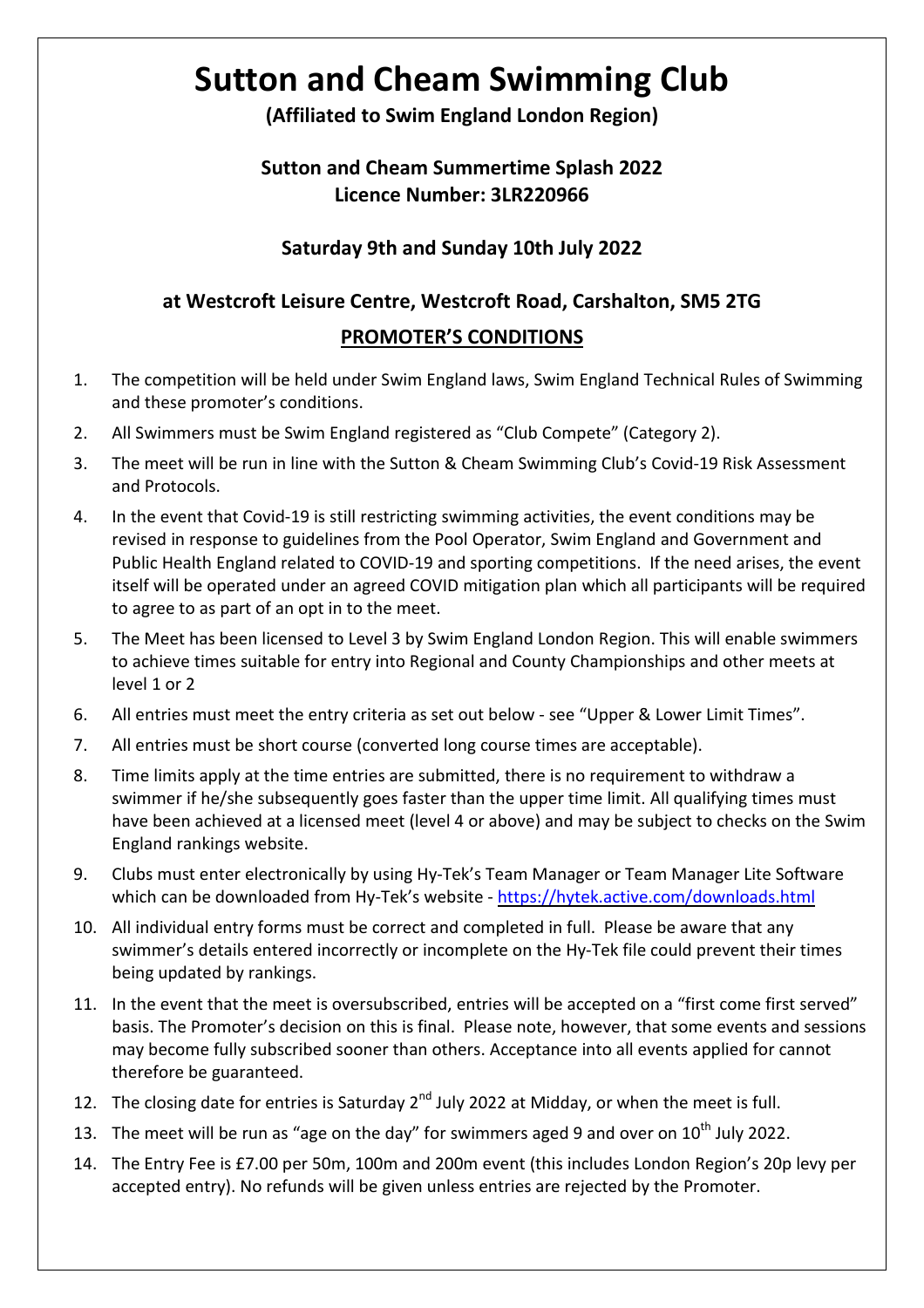- 15. Clubs will receive confirmation of entries by e-mail as soon as possible after the closing date (or once the meet is full), following receipt of electronic payment. Please ensure you check this for accuracy and notify any errors immediately.
- 16. Payment for entries should be made electronically by transfer to our bank account as follows:

| Bank: Barclays |                              |  |  |  |  |  |  |  |
|----------------|------------------------------|--|--|--|--|--|--|--|
| Acc Name:      | Sutton & Cheam Swimming Club |  |  |  |  |  |  |  |
| Acc No.:       | 13580598                     |  |  |  |  |  |  |  |
| Sort Code:     | 20-84-17                     |  |  |  |  |  |  |  |
| Ref:           | Summertime & name of club    |  |  |  |  |  |  |  |

#### **Do not transfer funds until an entry is confirmed as accepted.**

- 17. There will be no charge for coaches.
- 18. NB: If you do not have access to electronic payments please make contact and alternative arrangements can be agreed.
- 19. Improved entry times will not be accepted after submission of the Entry Form.
- 20. Time trials may be available to swimmers already accepted into the gala, at the Promoter's discretion and will be dependent upon space and time being available. Time trials will be charged at £8 per race. Competitors wishing to swim time trials should register their interest with the electronic timing team up on the balcony at the start (deep) end of the pool, no later than the start of each session prior to warm up. All time trials will be swum with "NT" against the swimmer's name. Time Trials will not be eligible for awards but the times recorded will be forwarded to Swim England Rankings.
- 21. All events will be swum as combined age groups and seeded slowest to fastest irrespective of age.
- 22. The pool is 25m long with 8 lanes, anti-wave lane ropes and Colorado electronic timing system in operation. The depth of water is 1 metre at the shallow end and 1.8 metres at the start / deep end.
- 23. The Automated Officiating Equipment (AOE) does not include a secondary strobe light.
- 24. In the interests of time, 'over the top' starts may be operated at the discretion of the Referee.
- 25. We will publish the results as soon as they are available, and Meet Mobile will be enabled during the meet. A full copy of the results will be sent to the clubs of all competing swimmers after the meet.
- 26. **Instead of sign-in, which does not relate well to social distancing, we will operate a sign-out process. Participating clubs will be responsible for notifying the promoter of any nonparticipants, prior to the start of the warm up.**
- 27. Spectator entry will be £3 per session or £5 per day. Programmes will be circulated electronically prior to the event and will also be available on Meet Mobile. **Programmes will NOT be available daily.**
- 28. The age groups are 9, 10, 11, 12, 13, 14, 15, 16 & over.
- 29. Medals will be awarded for first, second and third place in each age group in each event on a HDW basis. Pin badges will be awarded to fourth to eighth place on the same basis.
- 30. Awards can be collected from the awards table after the event results have been confirmed.
- 31. Events in all age groups are:

50m, 100m and 200m all four strokes 100m and 200m IM

32. **Officials** - All clubs submitting entries are requested to provide licensed officials or appropriately qualified judge level 1 candidates, to help cover sessions fully, and are asked to supply details of licensed officials. As a guide; clubs should aim to provide at least 1 qualified official per session for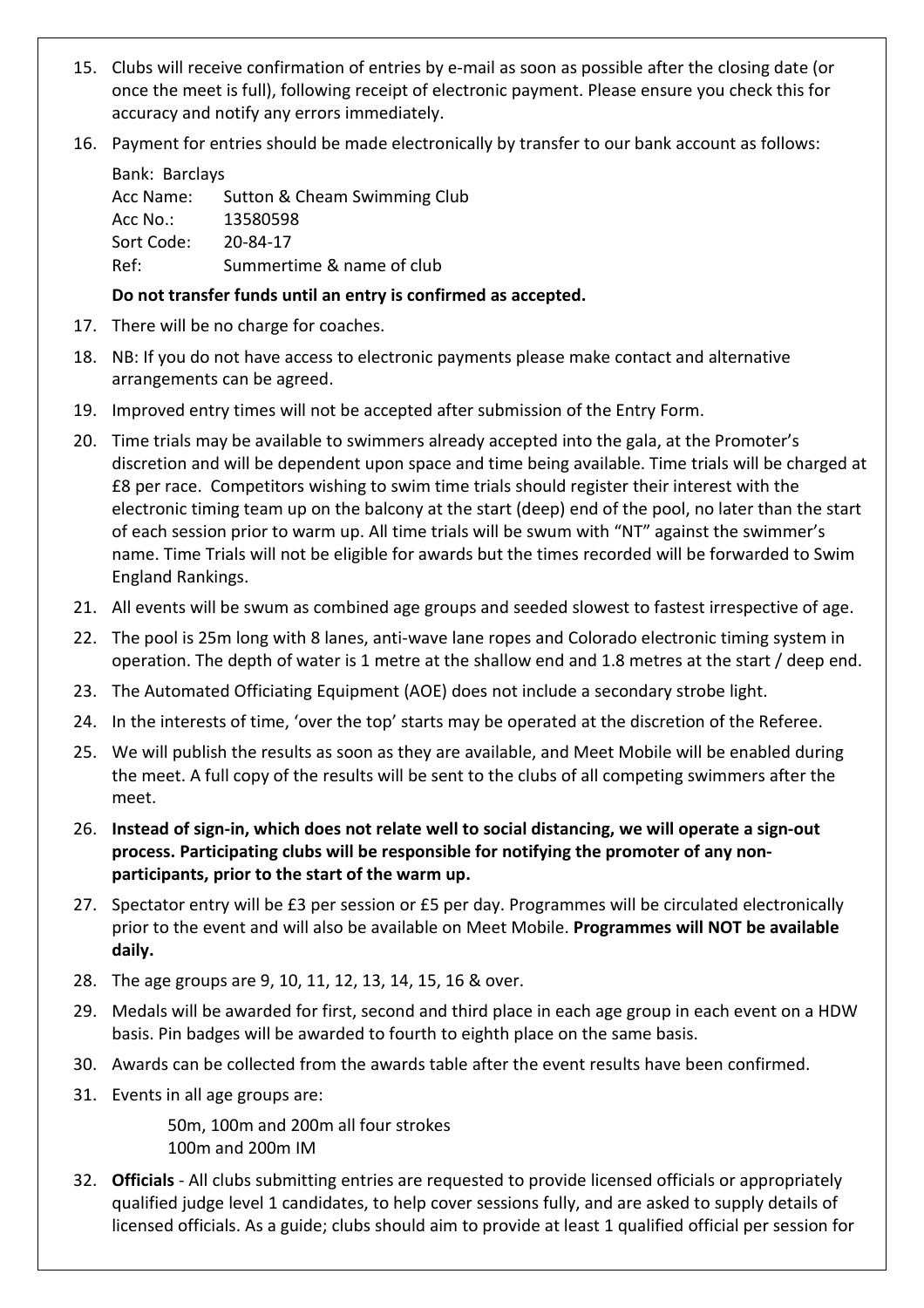every 50 entries (for example a club with 20 swimmers entering a total of 100 events should aim to provide 2 qualified officials for each session).

- 33. As this is a level 3 meet, we can also accept offers from qualified timekeepers working towards the J1 qualification. We will offer mentoring where possible for trainees of any level but this can only be offered when we have met the Swim England requirements for qualified officials.
- 34. Starts Coaches and clubs must be responsible for ensuring that all of their swimmers are competent to perform a shallow racing dive to the standards of the Swim England competitive starts award. In the event of a false start, competitors should continue with a safe shallow racing dive and not fall into the water. Swimmers are permitted to start in the water but must advise the referee prior to the start of their heat. In the interests of time, 'over the top' starts may be operated at the discretion of the Referee.
- 35. Results will be on a heat declared basis. There will be no finals. All heats of each event will be spearheaded by Hy-Tek Meet Manager.
- 36. Results will be available via Meet Mobile during the gala.
- 37. Scoreboard Times displayed are for information only and the final results will be at the referee's discretion.
- 38. By submitting and accepting entries to the meet consent is hereby given, as required by the Data Protection Act 2018, to the holding of personal information. The personal information supplied with your entry will be retained securely and will only be used for the legitimate purposes of running the event. This data will be shared by form of results with Swim England (Rankings) and the clubs who have entered the meet. A full copy of the results will be published on the website after the meet. Please be aware that links from our website may take you to external websites that are not covered by our policies. Please ensure that you review their privacy policies before any data is submitted. If any persons want to exercise their right to erasure or processing of their personal data they will need to make a written request to the promoter. We will only hold competition data for 12 months after which it will be destroyed and erased from our systems.
- 39. All participants and spectators must observe all safety precautions in operation at the pool and follow instructions of pool staff and S&C S.C. Management Team. Prior to leaving poolside, swimmers must dry off and put on appropriate clothing and footwear. No swimmers will be allowed into the spectator area or the main entrance foyer area unless they have complied with this requirement. Failure to comply with any condition may result in disqualification and forfeiture of any fee paid.
- 40. All visiting clubs must ensure that team managers/coaches and officials comply with the Swim England Child Protection Policy.
- 41. Everyone Active Sport & Leisure Management Ltd, requires individuals who intend using any photographic equipment (including mobile phones) to complete the provided register, situated at the reception desk on entry into the Leisure Centre. The Use of any camera or mobile phone with an image capturing facility is prohibited in the changing areas.
- 42. Mobile phones & Computer devices Please switch to silent during the actual competition to avoid disrupting the starts.
- 43. For any matter not covered by these Conditions, the Promoter reserves the right to make any decisions to ensure the satisfactory running of the meet. By submitting an entry participants will be deemed to agree with such decisions. We also reserve the right to make any changes that may be considered necessary for the smooth running and discipline of the meet and do not accept any liability in the event it is necessary to cancel the meet due to circumstances beyond our control.
- 44. Enquiries to: David Andrews (promoter): [davidandrews359@icloud.com](mailto:davidandrews359@icloud.com) or

Andy Bayles: [andy.bayles@ntlworld.com](mailto:andy.bayles@ntlworld.com)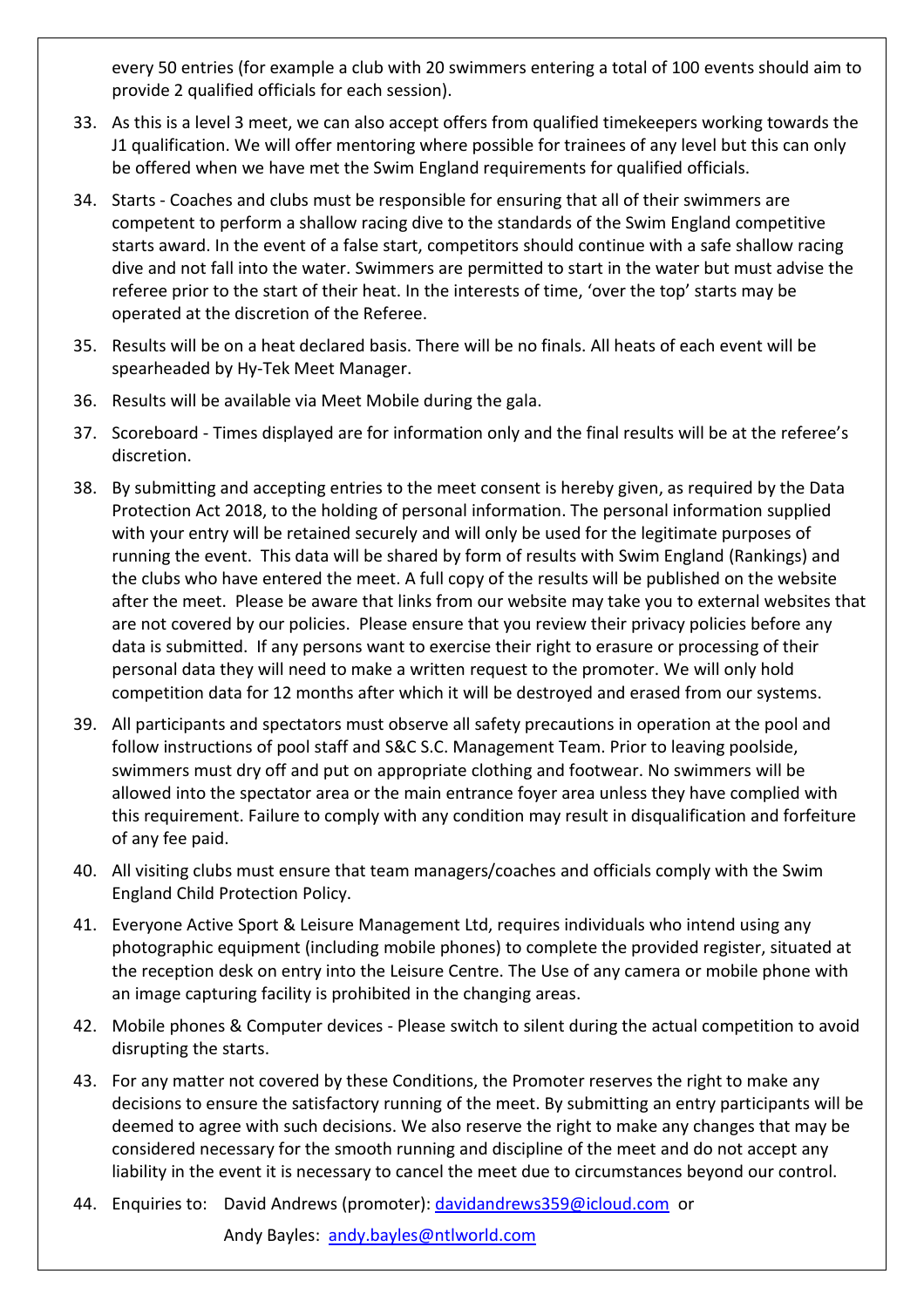|              |                             | Session $1 - SATURDAY 9th JULY 2022$<br>Warm Up 12:30 pm - 13:15 pm<br><b>Start 13:15 pm</b> |     |  | Session 2 - SATURDAY 9th JULY 2022<br>Warm Up 16:30 pm - 17:15 pm<br><b>Start 17:15 pm</b> |             |                           |             |  |
|--------------|-----------------------------|----------------------------------------------------------------------------------------------|-----|--|--------------------------------------------------------------------------------------------|-------------|---------------------------|-------------|--|
| <b>No</b>    | <b>Event</b><br><b>Ages</b> |                                                                                              |     |  | <b>No</b>                                                                                  |             | Event                     | <b>Ages</b> |  |
| $\mathbf{1}$ | Girls                       | 200m Individual Medley                                                                       | All |  | 8                                                                                          | <b>Boys</b> | 200m Backstroke           | All         |  |
| 2            | <b>Boys</b>                 | 200m Freestyle                                                                               | All |  | 9                                                                                          | Girls       | 200m Breaststroke         | All         |  |
| 3            | Girls                       | All<br>50m Breaststroke                                                                      |     |  | 10                                                                                         | <b>Boys</b> | 50m Freestyle             | All         |  |
| 4            | <b>Boys</b>                 | 50m Backstroke                                                                               | All |  | 11                                                                                         | Girls       | 50 <sub>m</sub> Butterfly | All         |  |
| 5            | Girls                       | 100m Backstroke                                                                              | All |  | 12                                                                                         | <b>Boys</b> | 100m Breaststroke         | All         |  |
| 6            | <b>Boys</b>                 | 100m Individual Medley                                                                       | All |  | 13                                                                                         | Girls       | 100m Freestyle            | All         |  |
| 7            | Girls                       | 100m Butterfly                                                                               | All |  | 14                                                                                         | <b>Boys</b> | 200m Butterfly            | All         |  |

### **PROGRAMME OF EVENTS**

 $\mathbf{I}$ 

| Session $3 -$ SUNDAY $10^{th}$ JULY 2022<br>Warm Up 12:30 pm - 13:15 pm<br><b>Start 13:15 pm</b> |                                        |                                     |     |  | Session 4 - SUNDAY 10 <sup>th</sup> JULY 2022<br>Warm Up 16:30 pm - 17:15 pm<br><b>Start 17:15 pm</b> |             |                   |             |  |
|--------------------------------------------------------------------------------------------------|----------------------------------------|-------------------------------------|-----|--|-------------------------------------------------------------------------------------------------------|-------------|-------------------|-------------|--|
| <b>No</b>                                                                                        | Event<br><b>Ages</b>                   |                                     |     |  | <b>No</b>                                                                                             |             | Event             | <b>Ages</b> |  |
| 15                                                                                               | <b>Boys</b>                            | 200m Individual Medley              | All |  | 22                                                                                                    | Girls       | 200m Backstroke   | All         |  |
| 16                                                                                               | Girls                                  | 200m Freestyle                      | All |  | 23                                                                                                    | <b>Boys</b> | 200m Breaststroke | All         |  |
| 17                                                                                               | <b>Boys</b>                            | All<br>50 <sub>m</sub> Breaststroke |     |  | 24                                                                                                    | Girls       | 50m Freestyle     | All         |  |
| 18                                                                                               | Girls                                  | 50m Backstroke                      |     |  | 25                                                                                                    | <b>Boys</b> | 50m Butterfly     | All         |  |
| 19                                                                                               | <b>Boys</b>                            | 100m Backstroke                     |     |  | 26                                                                                                    | Girls       | 100m Breaststroke | All         |  |
| 20                                                                                               | Girls<br>All<br>100m Individual Medley |                                     |     |  | 27                                                                                                    | <b>Boys</b> | 100m Freestyle    | All         |  |
| 21                                                                                               | All<br>100m Butterfly<br><b>Boys</b>   |                                     |     |  | 28                                                                                                    | Girls       | 200m Butterfly    | All         |  |

Please note warm up and start times are tentative and will be confirmed once all of the entries for the **Meet have been processed.**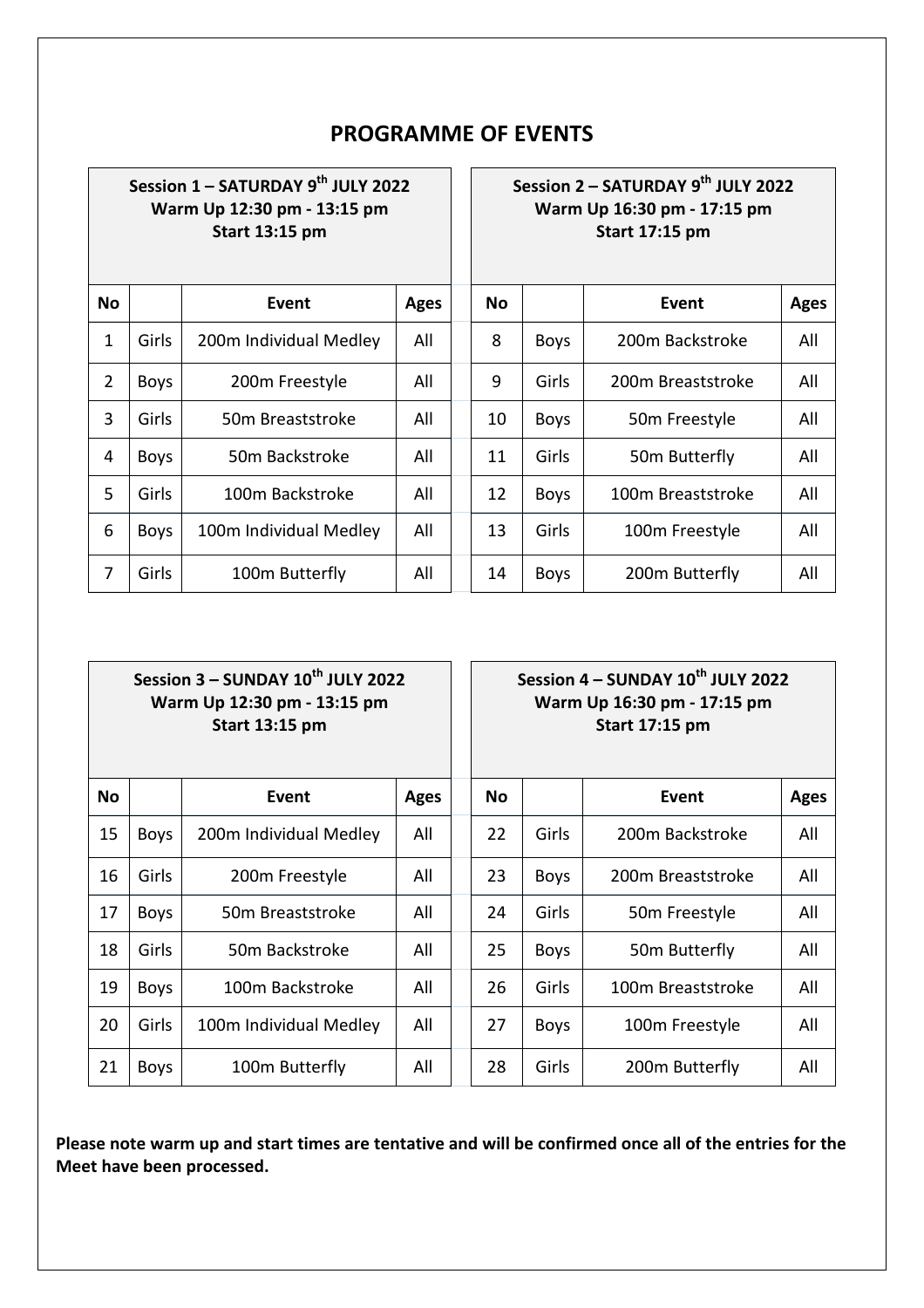## **UPPER &LOWER LIMIT TIMES (SHORT COURSE) - BOYS**

| <b>BOYS</b> |               |            | 9    | 10   | 11   | 12   | 13   | 14   | 15   | $16+$ |
|-------------|---------------|------------|------|------|------|------|------|------|------|-------|
|             | <b>Back</b>   | <b>ULT</b> | 0:40 | 0:38 | 0:31 | 0:30 | 0:29 | 0:28 | 0:27 | 0:25  |
|             |               | <b>LLT</b> | 0:56 | 0:52 | 0:43 | 0:42 | 0:41 | 0:39 | 0:38 | 0:37  |
|             | <b>Breast</b> | <b>ULT</b> | 0:46 | 0:43 | 0:36 | 0:35 | 0:34 | 0:33 | 0:32 | 0:30  |
|             |               | <b>LLT</b> | 1:04 | 0:59 | 0:50 | 0:49 | 0:48 | 0:46 | 0:45 | 0:44  |
| <b>50m</b>  | Fly           | <b>ULT</b> | 0:39 | 0:36 | 0:30 | 0:29 | 0:28 | 0:27 | 0:26 | 0:25  |
|             |               | <b>LLT</b> | 0:55 | 0:50 | 0:42 | 0:41 | 0:40 | 0:38 | 0:37 | 0:36  |
|             | Free          | <b>ULT</b> | 0:35 | 0:32 | 0:27 | 0:26 | 0:25 | 0:24 | 0:23 | 0:22  |
|             |               | <b>LLT</b> | 0:49 | 0:45 | 0:37 | 0:36 | 0:35 | 0:34 | 0:33 | 0:32  |
|             | <b>Back</b>   | <b>ULT</b> | 1:28 | 1:20 | 1:14 | 1:10 | 1:06 | 1:03 | 0:59 | 0:56  |
|             |               | <b>LLT</b> | 2:01 | 1:52 | 1:42 | 1:36 | 1:32 | 1:27 | 1:21 | 1:19  |
|             | <b>Breast</b> | <b>ULT</b> | 1:46 | 1:36 | 1:29 | 1:20 | 1:16 | 1:12 | 1:07 | 1:06  |
|             |               | <b>LLT</b> | 2:24 | 2:13 | 2:01 | 1:53 | 1:44 | 1:38 | 1:32 | 1:30  |
|             | Fly           | <b>ULT</b> | 1:32 | 1:21 | 1:16 | 1:12 | 1:04 | 1:01 | 0:59 | 0:57  |
| 100m        |               | <b>LLT</b> | 2:06 | 1:57 | 1:46 | 1:38 | 1:32 | 1:27 | 1:21 | 1:19  |
|             | Free          | <b>ULT</b> | 1:17 | 1:11 | 1:05 | 1:01 | 0:57 | 0:54 | 0:52 | 0:51  |
|             |               | <b>LLT</b> | 1:46 | 1:38 | 1:29 | 1:23 | 1:19 | 1:14 | 1:12 | 1:11  |
|             | IM            | <b>ULT</b> | 1:33 | 1:22 | 1:15 | 1:11 | 1:07 | 1:03 | 1:01 | 0:59  |
|             |               | <b>LLT</b> | 2:07 | 1:52 | 1:43 | 1:37 | 1:31 | 1:29 | 1:24 | 1:21  |
|             | <b>Back</b>   | <b>ULT</b> | 3:07 | 2:50 | 2:39 | 2:31 | 2:20 | 2:15 | 2:10 | 2:00  |
|             |               | <b>LLT</b> | 4:13 | 3:50 | 3:37 | 3:25 | 3:10 | 3:03 | 2:56 | 2:53  |
|             | <b>Breast</b> | <b>ULT</b> | 3:41 | 3:24 | 3:07 | 2:54 | 2:50 | 2:37 | 2:30 | 2:23  |
|             |               | <b>LLT</b> | 4:59 | 4:36 | 4:13 | 4:02 | 3:50 | 3:39 | 3:27 | 3:22  |
|             | Fly           | <b>ULT</b> | 3:24 | 3:11 | 2:58 | 2:45 | 2:33 | 2:20 | 2:11 | 2:08  |
| 200m        |               | <b>LLT</b> | 4:36 | 4:19 | 4:02 | 3:45 | 3:27 | 3:10 | 2:59 | 2:54  |
|             | Free          | <b>ULT</b> | 2:50 | 2:33 | 2:24 | 2:16 | 2:07 | 1:59 | 1:54 | 1:50  |
|             |               | <b>LLT</b> | 3:50 | 3:27 | 3:16 | 3:04 | 2:53 | 2:41 | 2:36 | 2:30  |
|             | IM            | <b>ULT</b> | 3:11 | 2:58 | 2:41 | 2:33 | 2:24 | 2:16 | 2:11 | 2:07  |
|             |               | <b>LLT</b> | 4:19 | 4:08 | 3:39 | 3:27 | 3:16 | 3:04 | 2:59 | 2:53  |